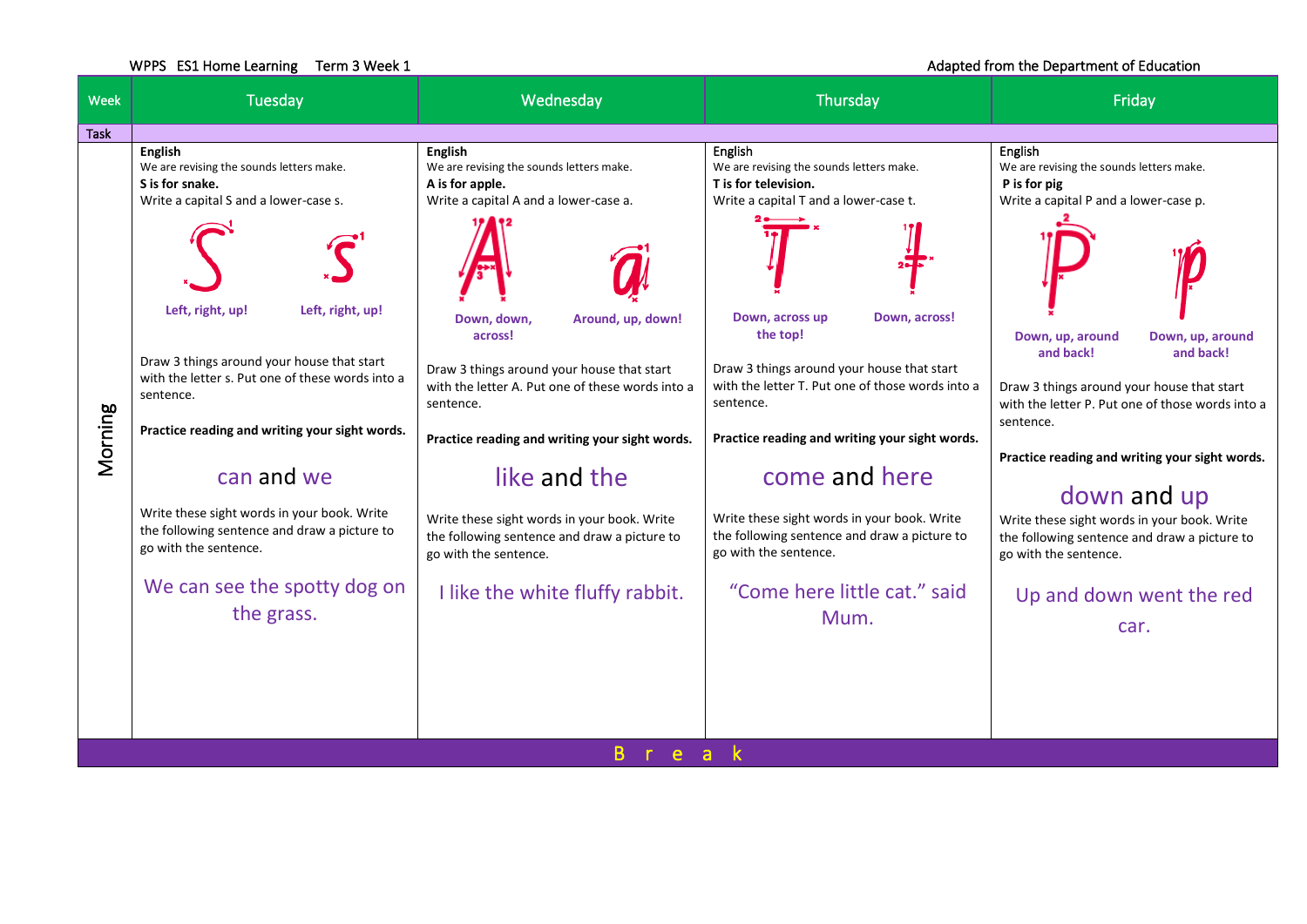| Week   | Tuesday                                                                                                                                                                                                                                                                                                                                                                                                                                                                                                                                                                                                                                                                                                                                                                                                 | Wednesday                                                                                               | Thursday                                                                                                                                                                                                                                                                                                                          | Friday                                                                                                                                                                                                                                                                                                                                                         |
|--------|---------------------------------------------------------------------------------------------------------------------------------------------------------------------------------------------------------------------------------------------------------------------------------------------------------------------------------------------------------------------------------------------------------------------------------------------------------------------------------------------------------------------------------------------------------------------------------------------------------------------------------------------------------------------------------------------------------------------------------------------------------------------------------------------------------|---------------------------------------------------------------------------------------------------------|-----------------------------------------------------------------------------------------------------------------------------------------------------------------------------------------------------------------------------------------------------------------------------------------------------------------------------------|----------------------------------------------------------------------------------------------------------------------------------------------------------------------------------------------------------------------------------------------------------------------------------------------------------------------------------------------------------------|
| Middle | <b>Mathematics</b><br>I can count to 20.<br>For this activity you will need some space.<br>Complete the following action while counting the<br>numbers given.<br>Hop 6 times.<br>Stamp your feet 10 times.<br>Star jump 15 times.<br>Clap your hands 17 times<br>Wave 7 times.<br>Jump 5 times.<br>Touch your toes 12 times.<br>Nod your head 3 times.<br>Numbers are used for many different reasons and in<br>many places around us.<br>Point to each image. What are the numbers telling<br>you in each image?<br>Do you notice that all these numbers are made using<br>one or more of ten digits:<br>1234567890<br><b>SPEED</b><br><b>TEXAS</b><br>LIMIT<br>10<br>40<br>Look around your home for some numbers. Write<br>or draw on a blank piece of paper 5 items you found<br>which had numbers. | Mathematics<br>I can count to 20<br>How many?<br>Object<br>Number<br>Word<br>$\overline{2}$<br>two<br>÷ | <b>Mathematics</b><br>I can relate the numerals 1 to 10 with<br>their corresponding word.<br>$\mathcal{Z}$<br>4<br>IJ<br>three<br>four<br>five<br>two<br>one<br>eight<br>ten<br>six<br>nine<br>seven<br>$\mathbb{Q}$<br>8<br>6<br>Write numbers down and match their<br>corresponding word.<br>Count the total in the ten frames. | <b>Mathematics</b><br>I can name and describe 2 dimensional<br>shapes.<br>Draw and write the sentence about each<br>shape.<br>has __ straight<br>A<br>sides<br>has ___ straight<br>A<br>sides<br>has ___ long<br>sides and ___ short sides.<br>A circle has __ round side.<br>Draw a robot using 2<br>dimensional shapes.<br>$\Delta \Delta \Delta$<br>O<br>☆☆ |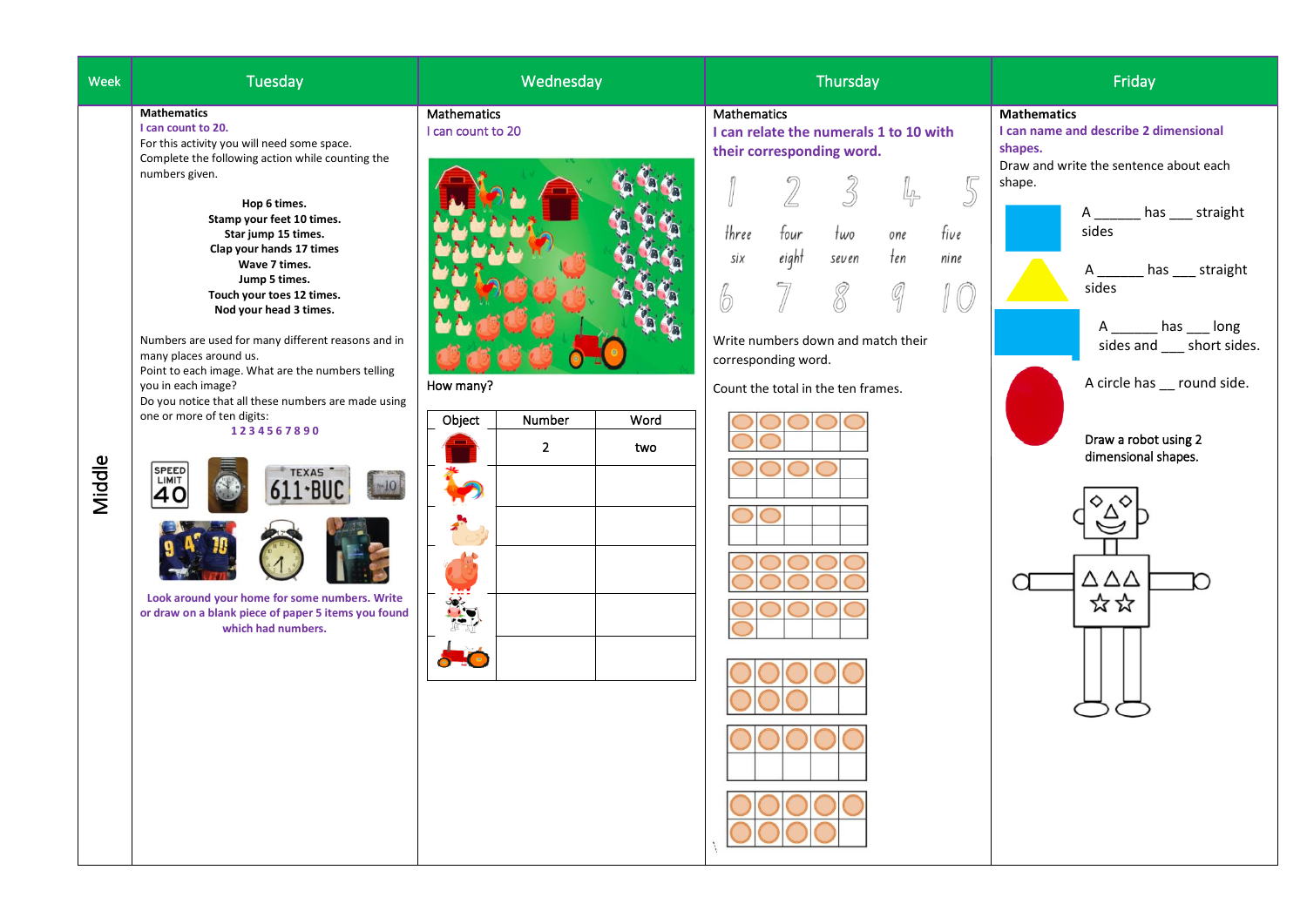

access online activities. Please note SOME websites require you to create an account.